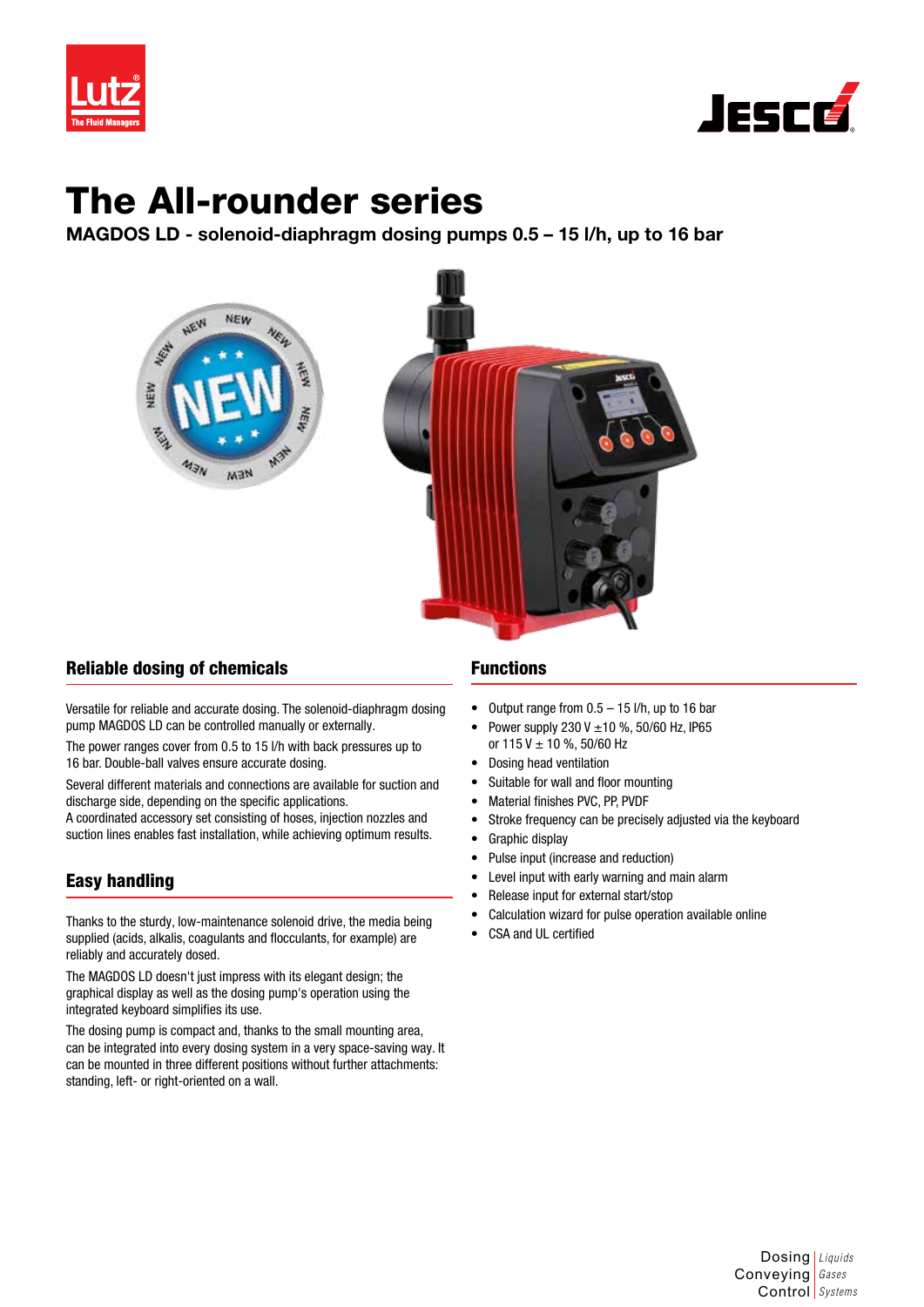

# Technical specifications

| <b>MAGDOS LD</b>                           |                      | 05                                                            | 1    | $\overline{2}$ | 4                        | 6          | 10   | 15 |
|--------------------------------------------|----------------------|---------------------------------------------------------------|------|----------------|--------------------------|------------|------|----|
| Delivery capacity at max. back pressure    | 1/h                  | 0.36                                                          | 0.76 | 1.9            | 3.4                      | 6.2        | 9    | 13 |
|                                            | ml/stroke            | 0.32<br>0.05<br>0.2                                           |      |                | 0.57                     | 0.83       | 0.87 |    |
| Max. delivery pressure                     | bar                  | 8<br>16<br>6                                                  |      |                |                          | 3          |      |    |
| Delivery capacity at average back pressure | 1/h                  | 0.54                                                          | 1.1  | 2.3            | 3.8                      | 6.8        | 10   | 15 |
|                                            | ml/stroke            | 0.08                                                          | 0.07 | 0.24           | 0.35                     | 0.63       | 0.92 | 1  |
| Average delivery pressure                  | bar                  |                                                               |      | 8              | 3<br>$\overline{4}$<br>1 |            |      |    |
| Nominal stroke frequency                   | <b>RPM</b>           | 120                                                           | 250  | 160            |                          | 250<br>180 |      |    |
| Suction lift for non-gassing media         | mWS                  | 5                                                             |      |                | 3<br>$\overline{2}$      |            |      |    |
| Max. supply pressure                       | mbar                 | 800                                                           |      |                |                          |            |      |    |
| Diameter of diaphragm                      | mm                   | 24<br>33<br>39                                                |      |                |                          |            |      |    |
| Valve size                                 |                      | DN <sub>3</sub><br>DN4                                        |      |                |                          |            |      |    |
| <b>Voltage supply</b>                      |                      | 230 V, $\pm$ 10 %, 50/60 Hz or<br>115 V, $\pm$ 10 %, 50/60 Hz |      |                |                          |            |      |    |
| Power consumption                          | W                    | 8                                                             | 13   | 19             |                          | 25         |      | 22 |
| <b>Protection class</b>                    |                      | IP65 (with covering caps on the connections)                  |      |                |                          |            |      |    |
| <b>Insulation class</b>                    |                      | F                                                             |      |                |                          |            |      |    |
| <b>Material</b>                            |                      | PVC, PP, PVDF                                                 |      |                |                          |            |      |    |
| Weight                                     | kg                   | ~1.2                                                          |      |                |                          |            |      |    |
| Permitted ambient temperature              | $\circ$ <sub>C</sub> | $5 - 45$ (with PVC parts $5 - 40$ )                           |      |                |                          |            |      |    |
| Permitted media temperature                | $^{\circ}C$          | 80 (with PVC parts 35; with PP parts 60)                      |      |                |                          |            |      |    |

## Delivery characteristic curves

These delivery capacities were determined on the manufacturer's test stands. They apply at 20 °C (68 °F) for water, at 100 % stroke frequency. The delivery capacity depends on the medium (density and viscosity) and temperature. Since these conditions vary at every installation location, you should calibrate the dosing pump.







Pressure [bar]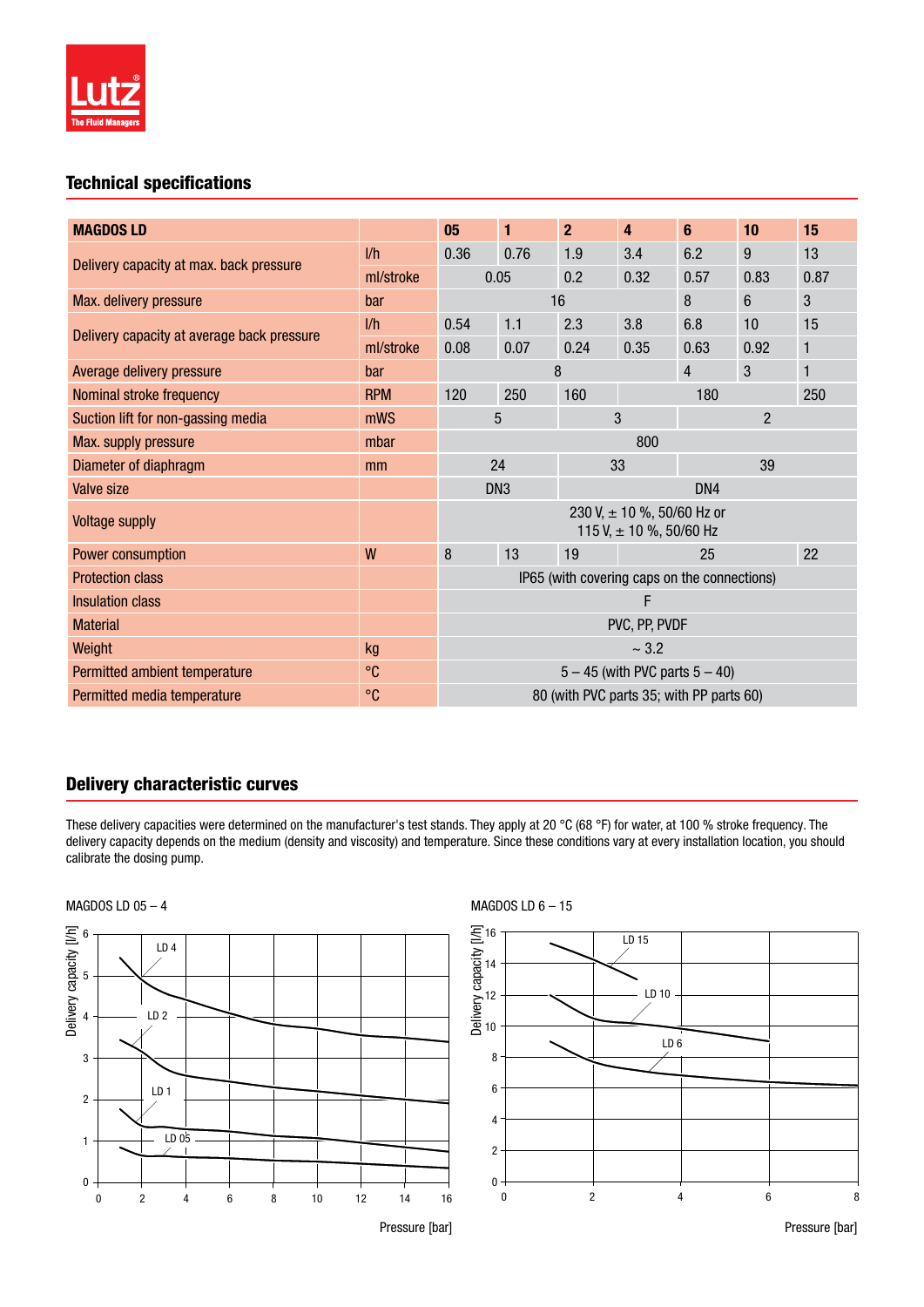

# **Dimensions**

MAGDOS LD with dosing head made of PVC, PP or PVDF

All dimensions in mm





| <b>Connection</b>     | <b>Material</b> | <b>Scale</b> | <b>Nominal width</b> |                 |
|-----------------------|-----------------|--------------|----------------------|-----------------|
| Hose clamp connection | PVC, PP, PVDF   | $4/6$ mm     | DN4                  | $31 \text{ mm}$ |
|                       |                 | 1/4x3/8"     | $1/4$ "              | 34 mm           |
|                       |                 | $6/9$ mm     | DN <sub>6</sub>      | 34 mm           |
|                       |                 | $6/12$ mm    | DN <sub>6</sub>      | $15 \text{ mm}$ |

You will receive further connection possibilities for your dosing pump upon request.